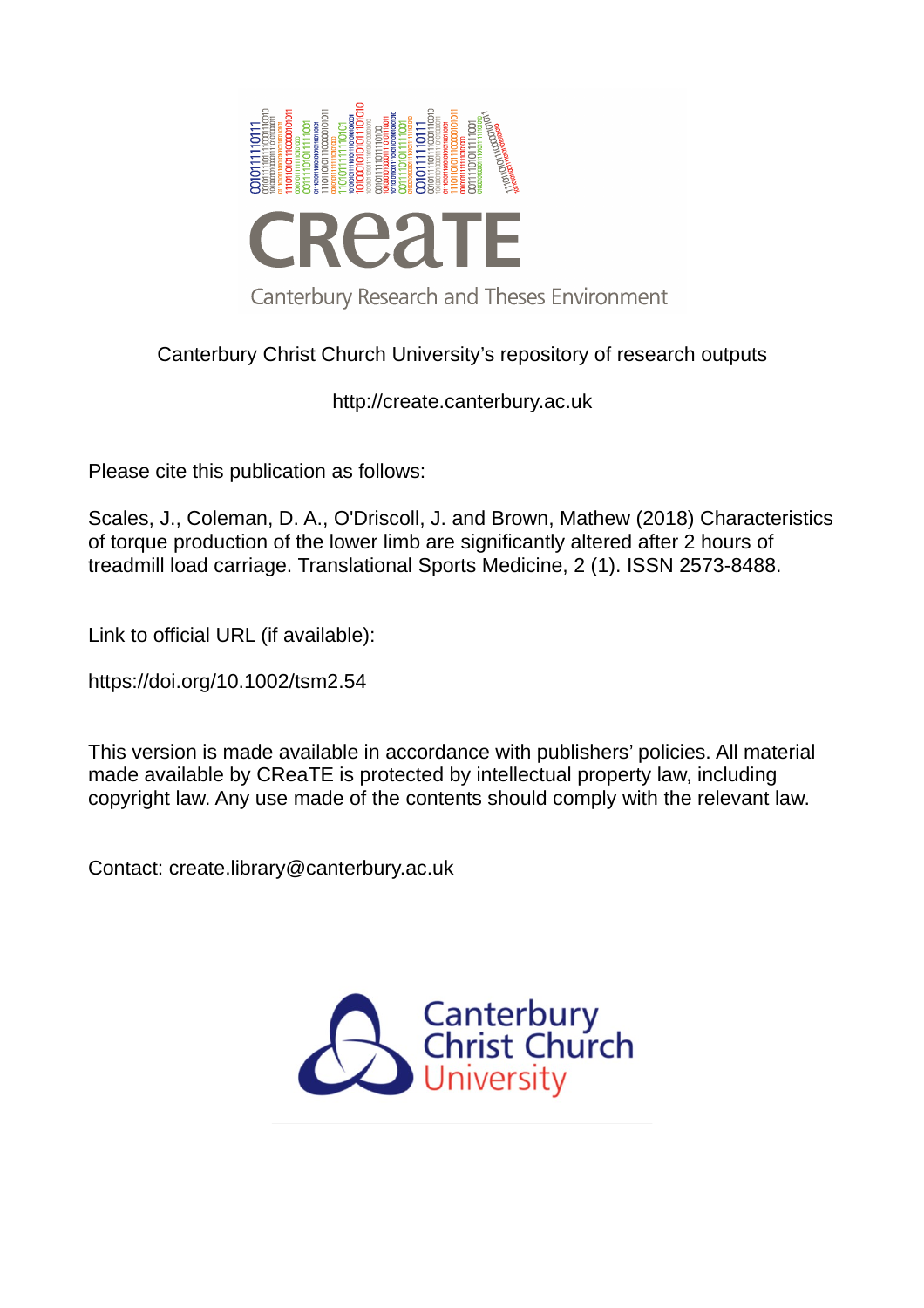| $\mathbf{1}$                                                                                                                                                                 | Characteristics of torque production of the lower limb are                                                                                                                                                                                                                                                                                                                                                                                                                                          |
|------------------------------------------------------------------------------------------------------------------------------------------------------------------------------|-----------------------------------------------------------------------------------------------------------------------------------------------------------------------------------------------------------------------------------------------------------------------------------------------------------------------------------------------------------------------------------------------------------------------------------------------------------------------------------------------------|
| $\overline{2}$                                                                                                                                                               | significantly altered after two hours of treadmill load carriage                                                                                                                                                                                                                                                                                                                                                                                                                                    |
| 3                                                                                                                                                                            |                                                                                                                                                                                                                                                                                                                                                                                                                                                                                                     |
| 4                                                                                                                                                                            | <b>Running Head: Prolonged load carriage</b>                                                                                                                                                                                                                                                                                                                                                                                                                                                        |
| 5<br>6<br>$\overline{7}$<br>8<br>9<br>10<br>11<br>12<br>13<br>14<br>15<br>16<br>17<br>18<br>19<br>20<br>21<br>22<br>23<br>24<br>25<br>26<br>27<br>28<br>29<br>30<br>31<br>32 | Authors: James Scales, Damian Coleman, Jamie O'Driscoll, Mathew Brown<br>Corresponding author<br>Dr James Scales<br>Queen Mary University London<br>Yvonne Carter Building, 58 Turner St, E1 2AB<br>07533897264<br>Scales-j@hotmail.co.uk<br>Twitter: @scalesJF<br>All other authors:<br>Canterbury Christ Church University<br>North Holmes Rd<br>Canterbury<br>UK<br>CT1 1QU<br>Conflict of interest: Authors report no conflict of interests. No funding was received.<br>Acknowledgements: None |
| 33<br>34<br>35<br>36<br>37<br>38<br>39                                                                                                                                       |                                                                                                                                                                                                                                                                                                                                                                                                                                                                                                     |
| 40                                                                                                                                                                           |                                                                                                                                                                                                                                                                                                                                                                                                                                                                                                     |
| 41                                                                                                                                                                           |                                                                                                                                                                                                                                                                                                                                                                                                                                                                                                     |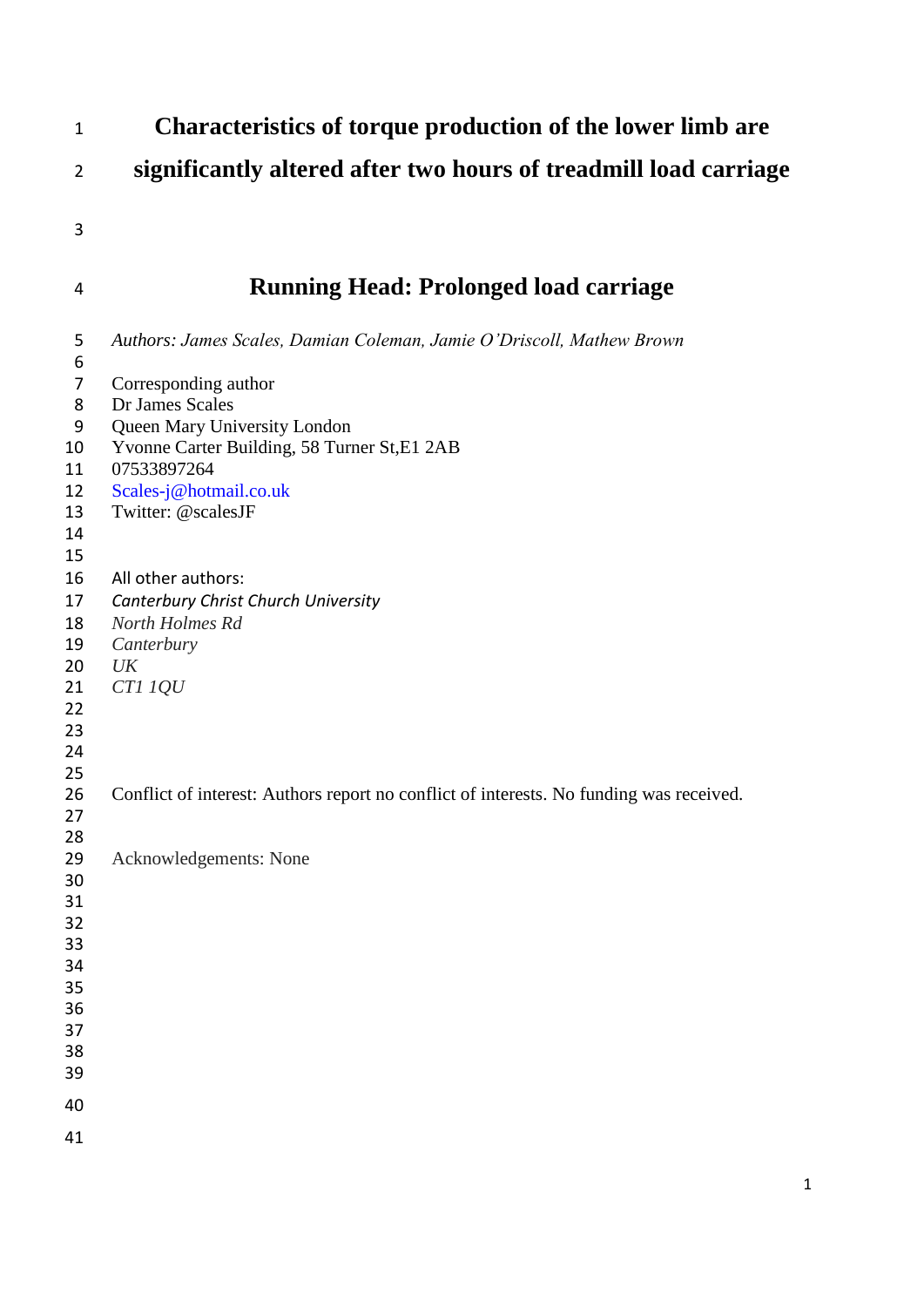#### **Abstract**

 Load carriage is seldom completed in isolation, meaning load bearers need to be physically capable of physical activity after the load carriage task. This study aims to examine changes in lower limb muscle strength, as measured by torque production across a range of joint angles as a result of prolonged load carriage. Thirty-four healthy participants underwent two hours of loaded or unloaded treadmill load carriage, with lower limb muscle function variables assessed pre and post activity. The loaded group had a mass of (Mean(range)) 76.45 (27.12)kg, stature: 178.56 (17.63)cm, age: 23(6)yrs, and comprised of 13 males and 3 females. While the unloaded group had a body mass of 73.69(24.19)kg, stature: 178.89(18.49)cm, age: 22(5)yrs and comprised of 14 males and 4 females. Significant reductions across a range of parameters were observed. Characterised by reductions at the optimum muscle length for torque output, with all 53 aspects demonstrating large (knee extension at  $180^\circ \text{ s}^{-1}$ : 0.51 Standardised SD, knee extension 54 at  $60^{\circ} \cdot s^{-1}$ : 0.98 standardised SD) or extremely large individual differences (knee flexion at  $180^\circ \cdot s^{-1}$ : 2.17 standardised SD). These findings suggest after the completion of the load carriage task participants are in a significantly reduced physical state, which may have implications for secondary tasks. **Key words:**

### Joint angle, Muscle length, Torque curve, Prolonged exercise, Military

- 
- 

### **Introduction**

 The capacity to safely carry external loads is a requirement in many occupational settings, 66 including the military  $\frac{1}{2}$ , firefighting and other emergency services  $\frac{2}{2}$ . In these settings there are frequently secondary tasks which require substantial exertion, such as moving over obstacles  $58<sup>3</sup>$ , climbing ladders or evacuating casualties <sup>4</sup>. Furthermore, load carriage is seldom completed in isolation, meaning upon completion of the load carriage, the load carrier needs to be physically capable to undergo occupational tasks such as setting up military positions or to execute attacks involving high intensity activity, such as sprinting or skilful activities, such as  $\lambda$  72 shooting<sup>5</sup>, while emergency services personnel may be required to undertake lifesaving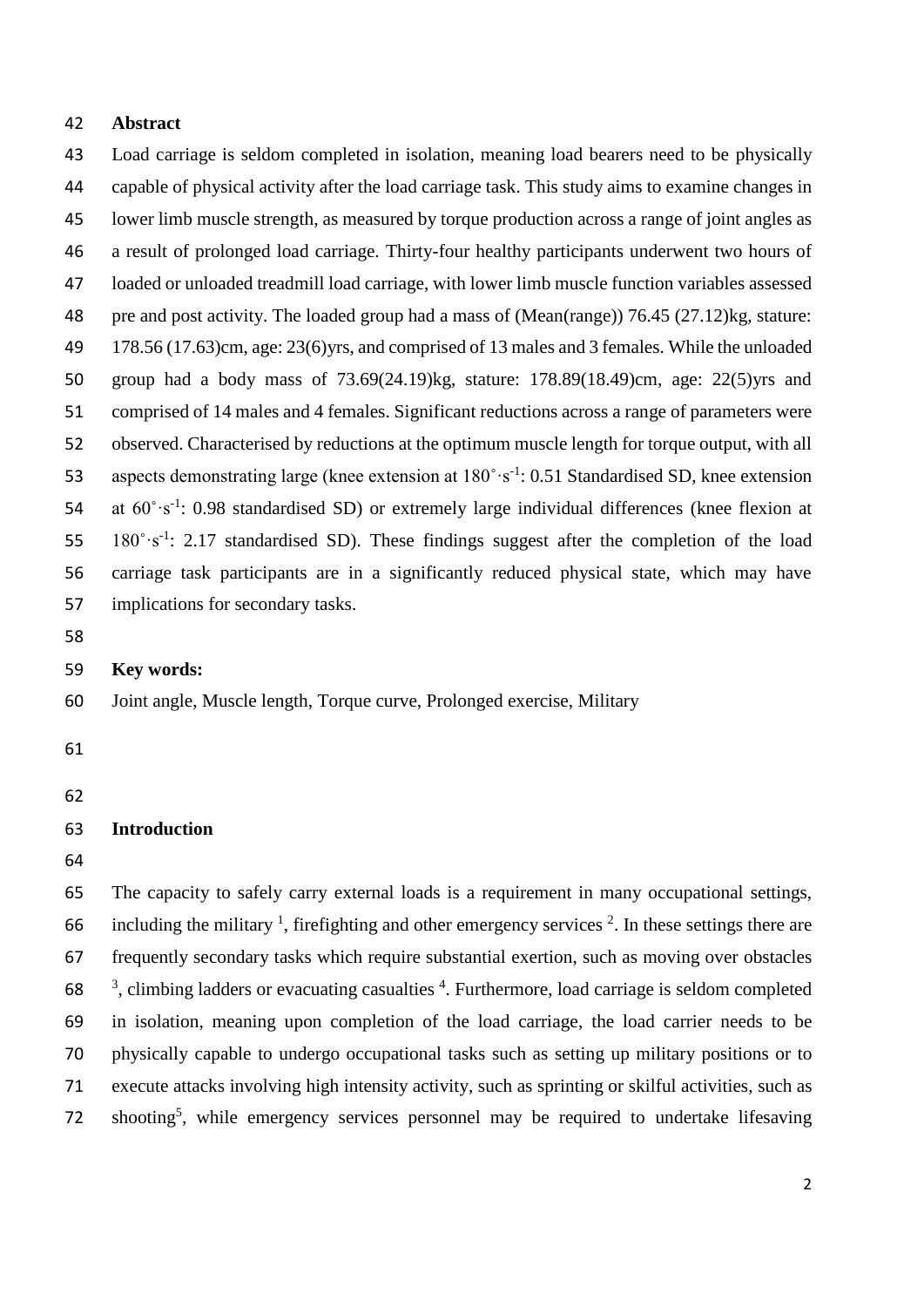activities. Consequently, this study will assess the impact of prolonged load carriage on the torque producing capacity of the major muscle groups associated with locomotion.

 Muscular function is accurately assessed by measuring the ability of a muscle or muscle group to generate force. While electromyography analysis provides a commentary on muscle fibre recruitment it cannot directly report the change in force produced by the muscle. Isokinetic 79 dynamometry is commonly used to study changes in the muscles force producing capability<sup>6</sup> as the findings can be related directly to ability to complete real world tasks, making it a uniquely relevant tool to study load carriage.

 It has previously been demonstrated that externally carried loads cause a number of acute 84 changes to lower limb muscle torque output, which are cited as markers for injury risk  $<sup>7</sup>$ . These</sup> alterations are characterised by a reduction in ankle plantarflexion and knee extension and flexion, as measured by peak torque, following a two hour bout of treadmill load carriage task  $7^{7,8}$ . These findings are important, as it has been previously identified that plantarflexion peak force output is associated with braking impulse and energy cost and knee peak torque output 89 has been associated with energy cost . The use of peak torque as a measure of force producing capacity of the muscle could be viewed as an oversimplification, given that previous research has shown the timing and muscle length (as measured by joint angle) at which peak torque occurs can change with movement velocity and fatigue, as such if peak torque shifts from the optimum position it suggests there is a delay in muscle activation suggesting less economical 94 gait and a greater injury risk  $10,11$ . Therefore, it may be useful to support peak torque assessment with torque measurements at multiple joint angles.

This work aims to use an occupationally relevant model of load carriage<sup>7</sup> to assess the torque output of the knee flexors and extensors and the ankle plantarflexors and dorsiflexors throughout the torque curve. It is hypothesised that as a result of load carriage peak torque will be reduced characterised by a reduction of torque across the range of the movement and by a shift in the angle of peak torque. This will be the first study to conduct an assessment of torque- length relationship following load carriage. This method will provide a greater understanding of the change in muscle behaviour as a result of an occupationally relevant load carriage task.

### **Materials and Methods**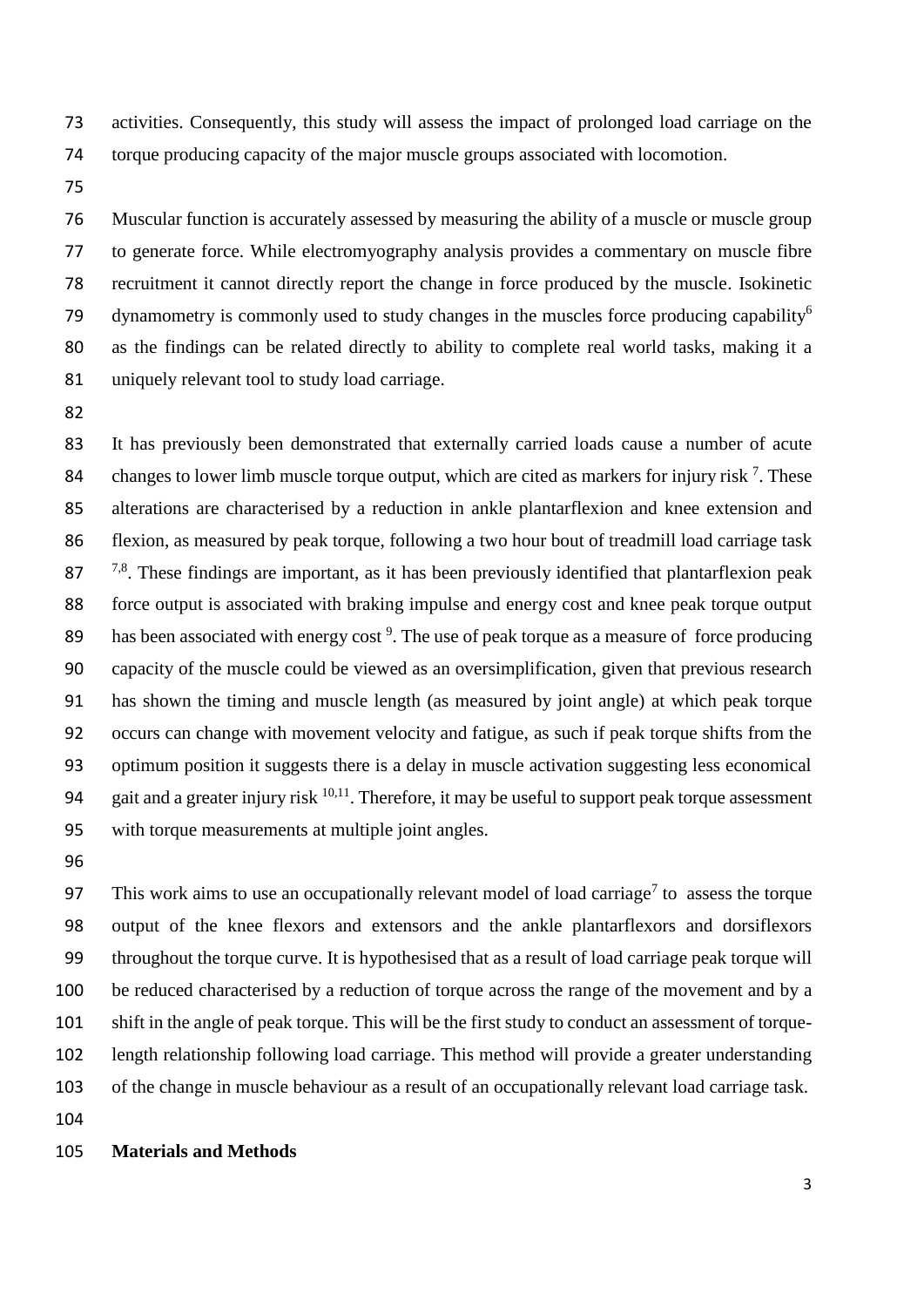#### **Participants**

 Voluntary, informed consent was collected from 34 healthy participants. Participants were matched according to gender, body mass, lower limb strength (all measures), stature, and age.

The loaded group had a mass of (Mean(range)) 76.45(27.12)kg, stature: 178.56(17.63)cm, age:

23(6)yrs, and comprised of 13 males and 3 females. While the unloaded group had a body mass

of 73.69(24.19) kg, stature: 178.89(18.49)cm, age: 22(5)yrs and comprised of 14 males and 4

females (Lower limb strength of both groups are presented in table 1). When assessed via t-

tests no statistically significant differences were observed between groups.

 Ethical approval was attained from the university ethics committee and all procedures were performed in accordance with the Declaration of Helsinki (2013). To participate in the laboratory studies the participants were required to meet the following inclusion criteria: 18- 32 years old, be free from musculoskeletal injury and disorders, which may obviously alter gait, must sufficiently complete a pre-exercise physical activity questionnaire, must be taller than 163cm and must weigh more than 50kg. These criteria ensured participants reflected 121 physical characteristics of a military cohort<sup>12</sup>.

- 
- 

### **Experimental Design**

 The study was conducted in a parallel controlled group design with both conditions running concurrently. Participants walked on a level motorised treadmill (Woodway ELG, Birmingham, 127 UK)(0% gradient) for 120minutes, at 6.5km⋅h<sup>-1</sup>, which is a commonly used speed and duration 128 as it reflects the pace and task duration used in the British Army annual load carriage task<sup>12</sup>.

 Participants consumed water with no restrictions during the treadmill protocol, which reflected the occupational military setting. The bottle from which the water was drunk was not carried within the load carriage system.

(Insert Figure 1 about here)

 The loaded condition consisted of a 32kg external load spread across, webbing (10kg), bergen (15kg) and a dummy rifle (7kg) (Figure 1), this load was chosen as it reflects the load carriage system carried during the annual British Army and US Marine Corps load carriage test.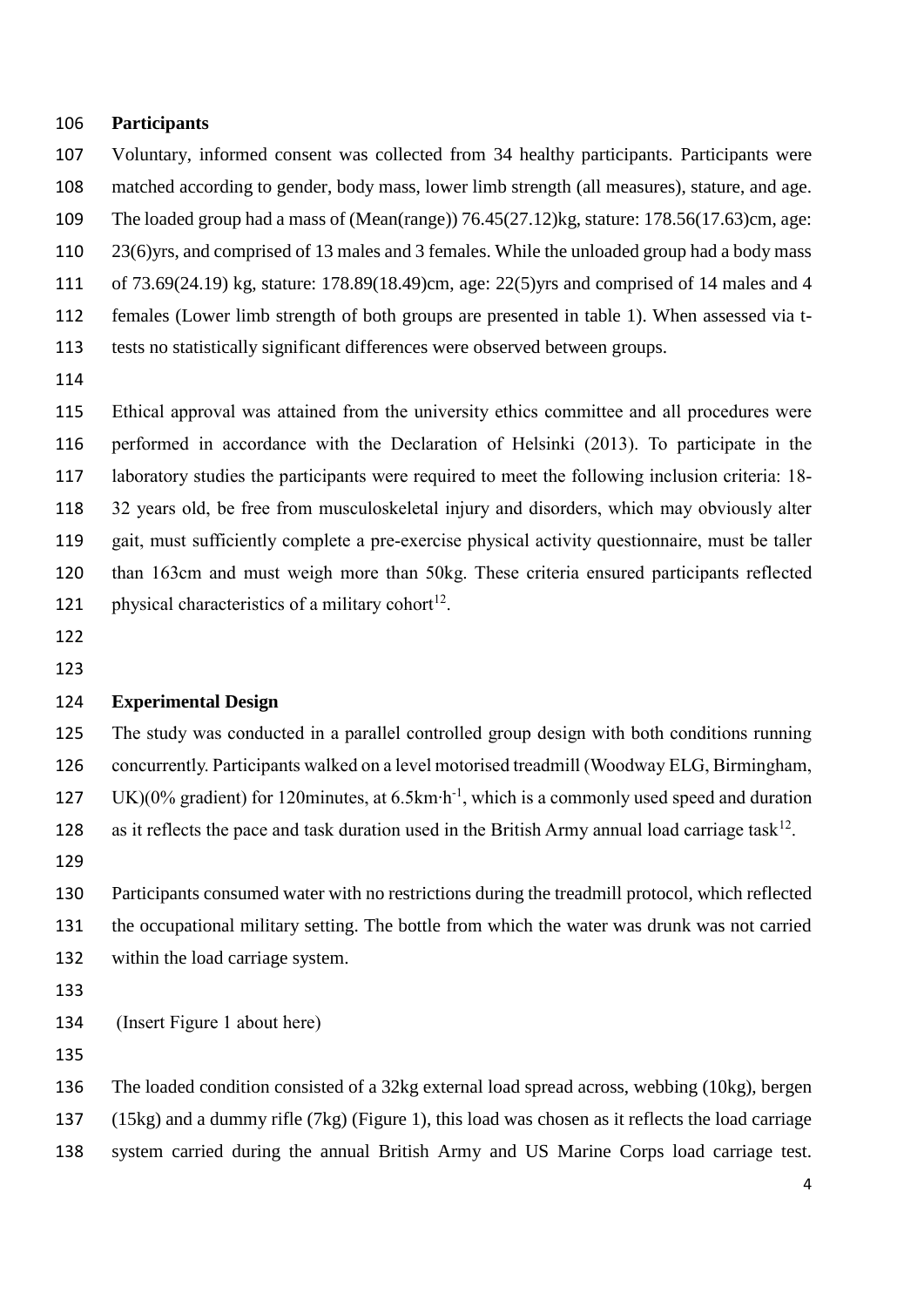However the load is heavier than the load carried by Greek Soldiers (17kg) who carry the load for a longer distance (21km) during their annual load carriage test. During the task, participants wore their own walking boots, shirt, and shorts. Participants were advised to wear a polo neck shirt to avoid the rifle sling rubbing the neck causing skin sores.

 Before and after the treadmill protocol, participants underwent isokinetic and isometric testing. The test order was the same on each occasion and conducted at approximately the same time of day (early morning) to control for diurnal variation in the force producing capabilities of the  $muscles<sup>13</sup>$ .

### **Lower Limb Strength**

 Isokinetic knee assessment was conducted on the right limb using a Biodex System 3 Pro (Biodex: New York: USA). The right leg was chosen for all measurement to allow comparison to previous research<sup>7</sup>. The set up followed BASES guidelines as they were seated in the chair and secured with straps 5cm above the lateral malleolus, with their hips and knee joints at approximately 90°, with the inclusion of placing the left leg behind a restraining webbing strap to limit a countermovement swing. Before testing participants were instructed to undergo the entire protocol at a submaximal effort (self-perceived 30% effort- confirmed post hoc from a subsample of five participants) to familiarise the participant with the test protocol.

 For ankle assessment, participants were seated in the chair and secured with straps. The thigh 161 supporting attachment was used to ensure a hip angle of approximately 80° and a knee angle of approximately 170°, again the right limb was used.

 The test protocol consisted of a maximal voluntary isometric knee extension and flexion and 165 then one set of eight maximal contractions of the knee extensors and flexors at speeds of  $60^{\circ}$ ·s<sup>-</sup> <sup>1</sup> and  $180^{\circ} \cdot s^{-1}$ . The ankle test protocol consisted of maximal voluntary isometric plantarflexion contraction followed by one set of eight maximal contractions of the ankle during dorsi and 168 plantar flexion at speeds of  $60^{\circ} \cdot s^{-1}$  and  $120^{\circ} \cdot s^{-1}$ . These speeds were chosen to ensure relevant 169 to previous work in the field<sup>7,8</sup>.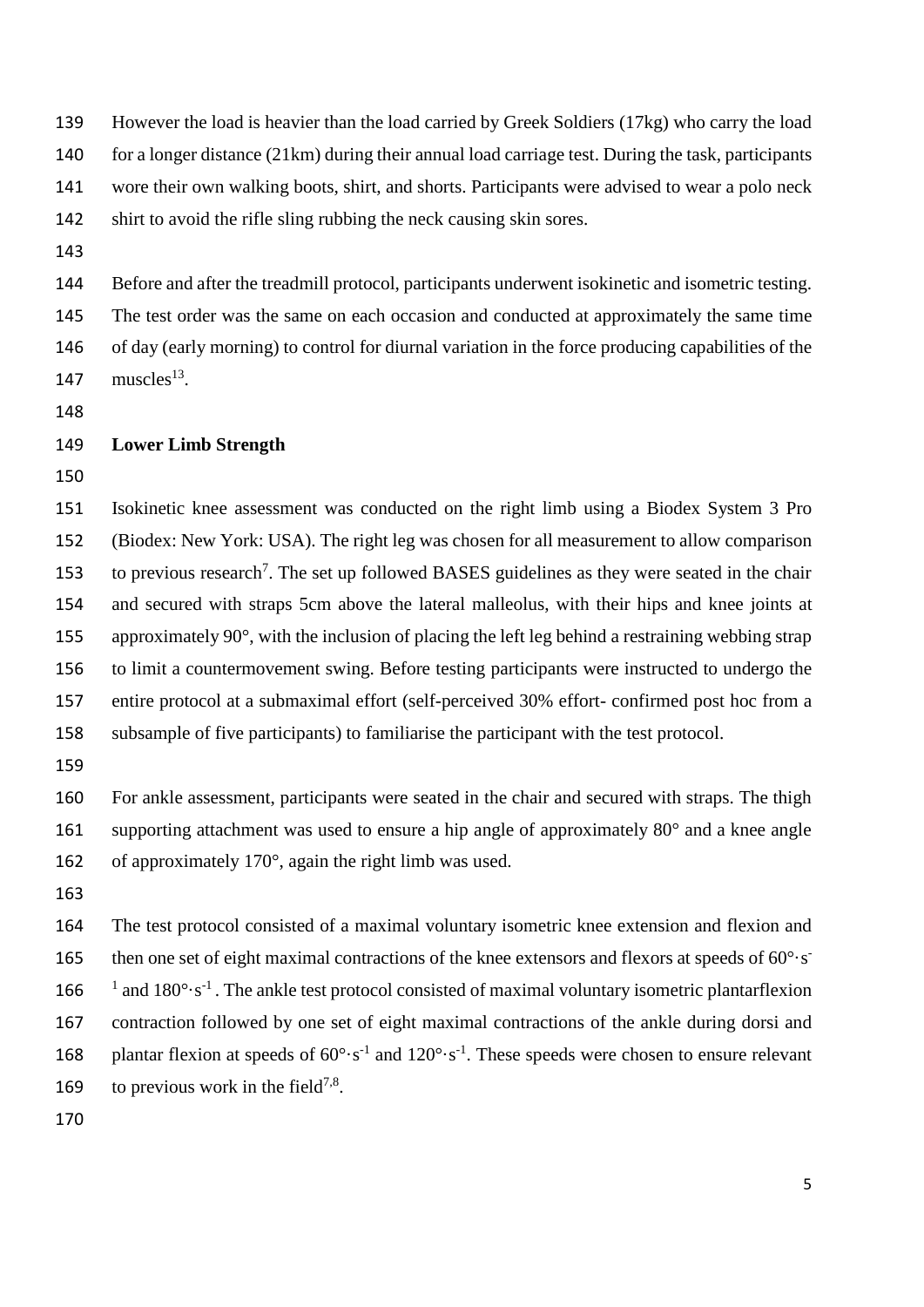The tests were conducted in the order of isometric flexion, 30 second rest, isometric extension, 172 60 second rest, isokinetic knee flexion and extension at  $60^{\circ} \cdot s^{-1}$ , 30 second rest and isokinetic 173 knee flexion and extension at  $180^{\circ} \text{·s}^{-1}$ . Ankle testing was conducted in the same order with  $120^{\circ} \cdot s^{-1}$  being the final measurement. The testing order was chosen as it has been observed that when participants who have a limited experience of isokinetic dynamometry are tested, higher 176 reliability scores are observed when lower rotation speeds are used first<sup>14</sup>.

 Maximal voluntary contraction score for isometric contractions were considered the single highest recorded value. For the isokinetic contractions, visual basic code was used to highlight the start and end of each repetition, then for each repetition the highest torque value registered was extracted from each of the eight repetitions on the condition that the target velocity was attained. The highest five out of eight values were averaged to be presented as the peak torque score. This method of averaging was chosen as it was frequently observed that participants 184 took three trials to present accurate and reliable results<sup>10</sup>. However, during data analysis it was highlighted that a small number of participants achieved higher torques in the first three repetitions, this method allowed for both events to be accurately portrayed.

 Torque at specific joint angles was extracted at 5° intervals including all measurements at which the participant achieved target velocity. Knee joint angle was defined as the internal measurement of the knee angle. For example, if the leg is fully extended the angle would be 180°, while a seated position would present a joint angle of approximately 90°. Joint angles were derived from the lever position reported by the isokinetic dynamometer, values which occurred during the target velocity were exported in raw format and were processed in excel.

### **Environmental Conditions**

 Environmental temperature and humidity were monitored (ATP: UK) during all the testing periods. No statistically significant differences in environmental temperature were observed during testing (Mean: SD), with a temperature of 18.7:2.8°C and humidity 50.1:9.4%.

#### **Statistical Analysis**

 SPSS for windows version 23 (SPSS, Chicago, USA) and Excel (Microsoft: USA) was used for statistical analyses. Distribution of the data was assessed using the Shapiro-Wilk test for normality. Subsequently, differences between groups were assessed using independent group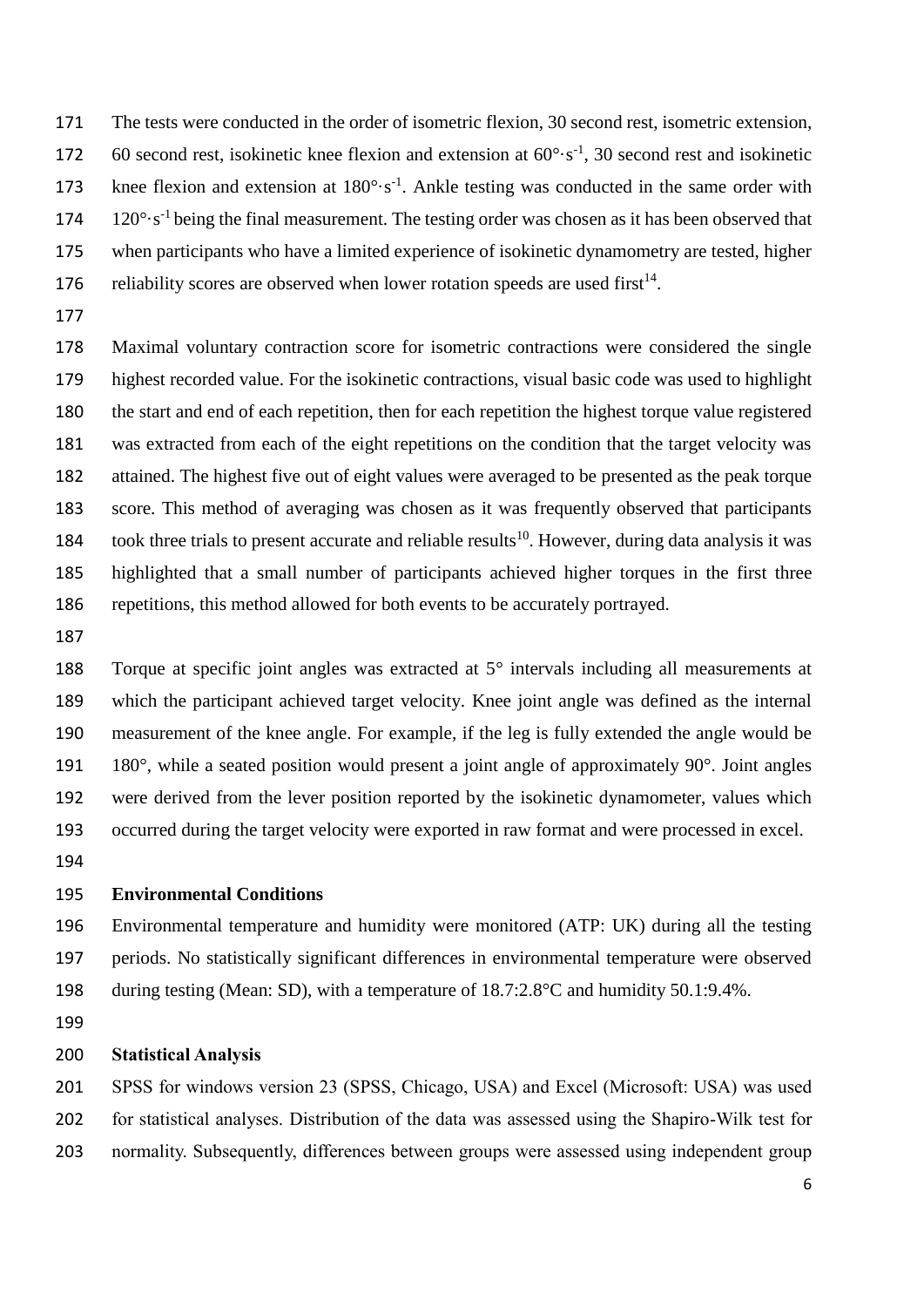t-tests with an alpha level set at 0.05. Analysis of the change score enabled normalization to baseline. Before change scores were compared and normalized to body mass the data was log 206 transformed and plotted to ensure that it did not violate scaling guidelines<sup>15</sup>

 Analysis of the torque at joint angles was examined by three way mixed methods ANOVA of the change scores once normality was confirmed. Post hoc pairwise analysis was conducted to confirm the significant differences at individual joint angles. Effect sizes were presented as 211 d<sub>Glass</sub>. The primary measure of individual differences was conducted using standardised 212 standard deviations<sup>16</sup>. Qualitative thresholds were taken from Smith, Hopkins <sup>17</sup>. Sample size 213 was calculated using  $G^*Power^{18}$  using means and standard deviations drawn from the live data to confirm the study was sufficiently powered. The variable examined was taken from previous work within our lab and recruitment was stopped when sufficient sample size was met for the 216 variables of knee extension  $60°s^{-1}$  (n=9 participants per group).

### **Results**

### **Adverse Events**

 No participants experienced any major injury as a result of this study. However, six participants experienced blisters on their feet as a result of the load carriage protocol and three participants noted hotspots due to the load carriage equipment rubbing on their shoulders and hips. Grannuflex (a hydrocolloid, moisture retentive wound dressing) and zink-oxide tape were provided to the participants during and after the study, and the participants were advised to wear polo neck shirts. Participants reported that these were very useful in mitigating the skin sores.

### **Sample Size Profile**

 Three participants failed to complete the load carriage task, these consisted of two females and one male. All three participants stated the reason for withdrawal was excessive pain across their shoulders as a result of the load.

### **Lower limb Muscle Strength**

(Insert Figure 2 about here)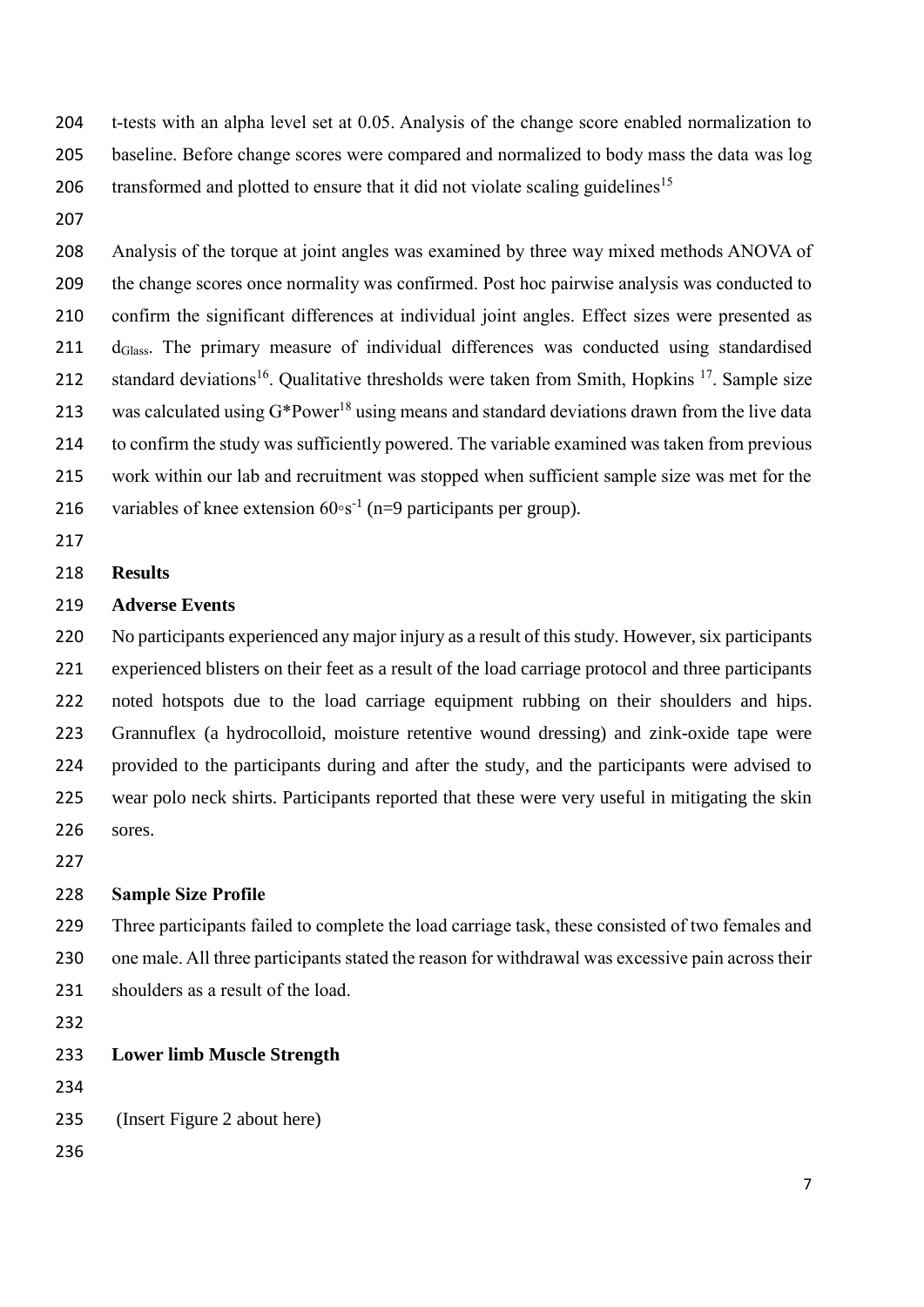237 Figure 2 presents significant differences in the knee flexors at  $180^\circ \cdot s^{-1}$  were observed between 238 95 $\degree$ -125 $\degree$ , while knee extensors demonstrate reductions between 95 $\degree$ -105 $\degree$  at 60 $\degree$ ·s<sup>-1</sup> and 95 $\degree$ - $125^\circ$  at  $180^\circ \cdot s^{-1}$ . Seventeen participants completed the unloaded protocol and 16 completed the loaded protocol, however some participants (n presented in table 1) were not able to achieve the target velocity so were excluded from the analysis. Large effect sizes were observed for all significant variables. (Insert Table 1 about here) (Insert Table 2 about here) A statistically significant change was observed in the angle of peak torque in the knee flexors 253 at  $60^{\circ} \text{ s}^{-1}$  (Table 2), despite no change in torque at individual joint angles or peak toque magnitude. (Insert table 3 about here) Table 3 presents individual differences observed for knee flexion. **Discussion** This is the first study to demonstrate an overall reduction in torque across multiple joint angles in both the knee extensors and flexors, as a result of two hours of treadmill load carriage (fig.2). This can be further characterised by a reduction in peak torque and a statistically significant shift in the position of peak torque from a number of variables in the knee but none in the ankle, suggesting that load carriage instigates a reduction in torque output, while table 3 explains that individual differences were observed in these findings. As such it is possible to accept the hypothesis that peak torque is reduced in the knee extensors and flexors and ankle plantarflexors as a result of two hours of load carriage. This can be defined by changes in the position of peak torque and the profile of the curve from multiple triangulatory measurements.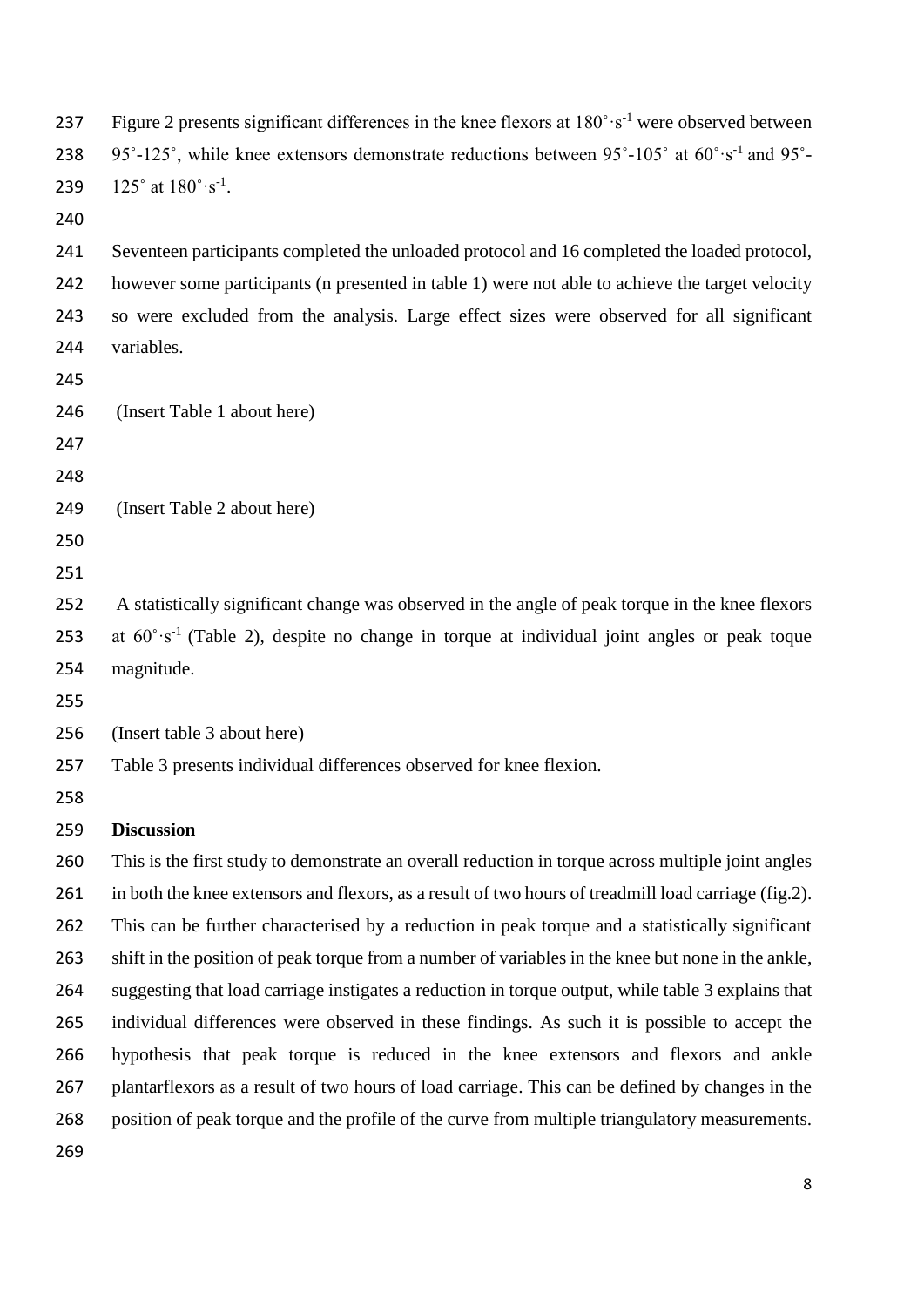#### **Peak Torque**

 Reductions in peak torque (table 1) were observed for most measures of knee flexion and knee extension for both isometric and isokinetic contractions supported by large effect sizes, the observed changes across a range of velocities and contraction types provides strong triangulatory support for the changes. Furthermore, while reductions of peak torque between 9% and 15.1% in the load carriage group were observed for knee flexion in alignment with 276 – previous work<sup>19</sup>, and increases from baseline were observed for the unloaded group, which suggests greater decrements than previously documented.

 When the joint angle of torque was assessed and presented in table 2, this study observed that peak torque occurred at a larger angle in the load carriage group compared to unloaded control 281 at both baseline and for change scores, for both knee flexion  $(p=0.03)$  and extension at  $60^\circ \cdot s^{-1}$  $(p=0.008)$  with a trend for knee extension at  $180^\circ \cdot s^{-1}$   $(p=0.08)$ . These results suggest that while peak torque is reduced during load carriage, the working muscle also requires a greater distance to achieve peak torque suggesting a shift from optimal muscle length. It is noteworthy that the 285 angle of peak torque changed in knee flexion at  $60^\circ \cdot s^{-1}$ , while no differences were observed in peak torque or the torque profile curve, highlighting a change in torque producing capacity which would have been missed by peak torque testing. Due to reduced specificity of isokinetic dynamometry it is unclear what impact this shift in angle of peak torque will have on the participant's locomotive ability.

 Significant reductions in ankle plantarflexor peak torque across all parameters were observed 292 as a result of the load carriage in agreement with previous work<sup>8</sup>, which were supported by moderate to large effect sizes (Table 1). As previous work has shown that the ankle 294 plantarflexors provide propulsive force to propel the body forwards during locomotion<sup>20</sup>, it is likely that this reduction in muscle strength will increase the energy cost of the task. Moreover, a number of muscles such as the peroneus longus that are involved in plantarflexion have secondary roles providing mediolateral support for the ankle protecting against ankle inversion injury. However, further research is required to examine this in more depth.

### **Torque angle relationship**

 The examination of knee extension and flexion at multiple joint angles is novel to load carriage study. It is clear that the faster joint movements displayed reduced torque output over a larger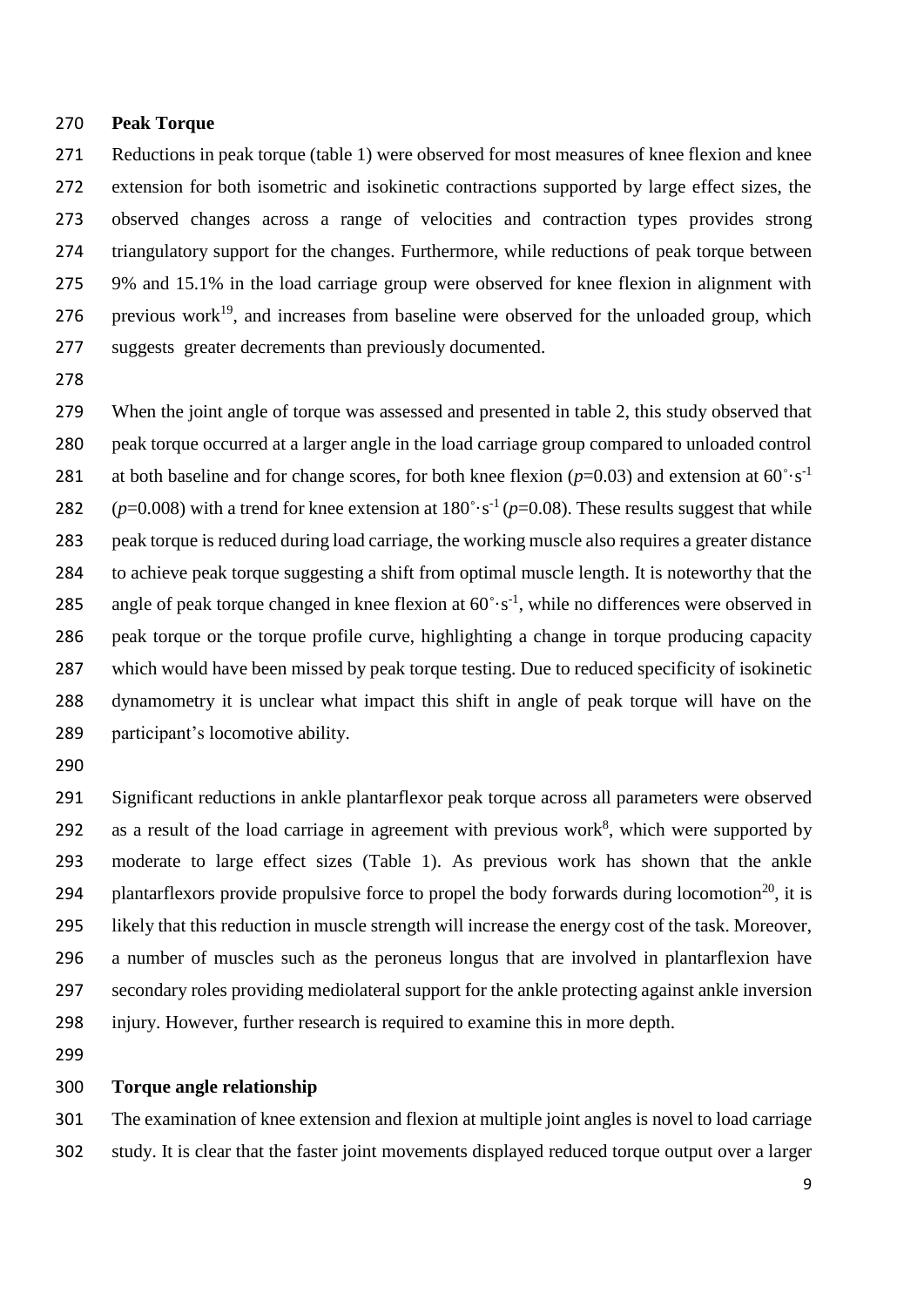proportion of the joint angle (Fig.2). In all instances, the peak torque values occurred during the optimal muscle length for force, displayed by a flattening of the curve around its peak of 305 the loaded post-test measurements. It is notable that these are muscle lengths  $(95^{\circ} - 125^{\circ})$  which do not occur during load carriage. So when the muscle is at lengths which are reflective of 307 locomotion (130 $^{\circ}$ -180 $^{\circ}$ <sup>21</sup>) there appears to be no significant change between loaded and unloaded groups. These findings suggest that while changes in torque and peak torque can be observed by isokinetic dynamometry of the whole muscle action, it is unclear whether this loss will have a pronounced effect on the muscle's ability to produce force at muscle lengths relevant to walking with or without external load.

 This study assessed lower limb strength as a result of a two hour occupational load carriage task to highlight that the reduction in peak torque (Table 1), change in the torque profile (Fig2) and that the position of peak torque shift as a result of load carriage (Table 2). These findings suggest a delay in muscle fibre recruitment, potentiating the body's ability to mitigate the effect of the load suggesting the participant may be exposed to greater injury risk and reduced movement economy. Interestingly, large inter individual responses were observed for most isokinetic dynamometry testing with large standard deviation. This suggests that there is merit in future research examining the profile of the torque curve, both in an experimental design study supporting load carriage and in a clinical setting. These findings suggest that the load carrier may be exposed to reduced ability to produce for in the low limb suggesting they are less able to move economically and are exposed to increased injury risk. Further studies examining impact forces are required to confirm this.

### **Limitations**

 This study highlights the benefit of assessing knee torque output at specific joint angles. However, it was not possible to evaluate ankle torque output in the same manner due to the limited range of movement of the ankle joint. Future work could be conducted at a lower velocity and would increase the range of movement for which the participants are at the target velocity.

### **Perspectives**

 This paper analyses torque output of the knee extensors and flexors at multiple joint angles which highlighted that reductions in torque output occur at muscle lengths not typically used during locomotion. This suggests that the change in output is likely to be greater than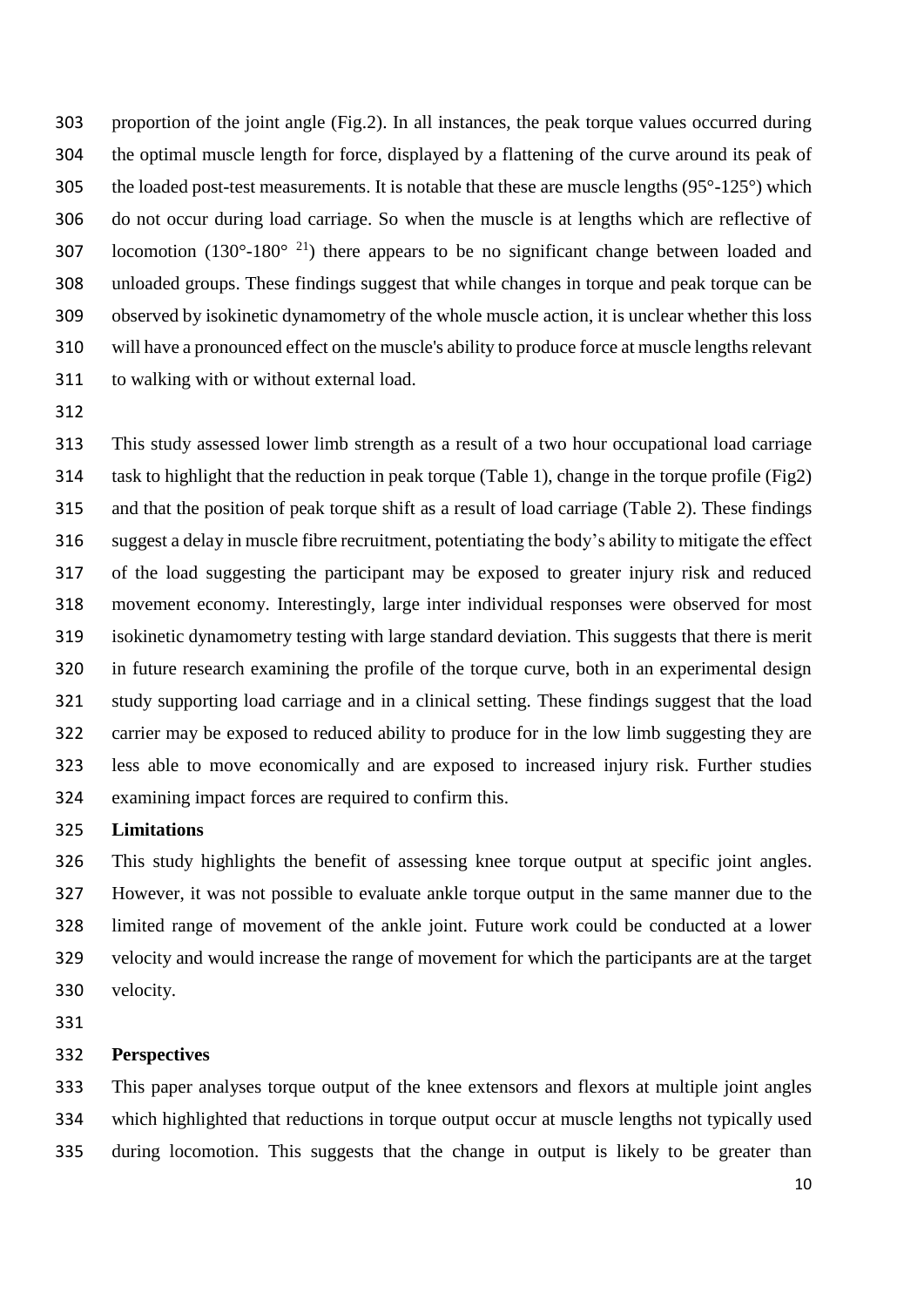| 336 | previously thought. Future research should focus on analysis of torque at specific joint angles,   |
|-----|----------------------------------------------------------------------------------------------------|
| 337 | to provide comprehensive assessment of the muscle action. In an applied setting, load carriage     |
| 338 | instigates significant alteration to lower limb strength which could influence injury risk through |
| 339 | changes in impact forces and energy cost of the task to the participants.                          |
| 340 |                                                                                                    |
| 341 |                                                                                                    |
| 342 |                                                                                                    |
| 343 |                                                                                                    |
| 344 |                                                                                                    |
| 345 |                                                                                                    |
| 346 |                                                                                                    |
| 347 |                                                                                                    |
| 348 |                                                                                                    |
| 349 |                                                                                                    |
| 350 |                                                                                                    |
| 351 |                                                                                                    |
| 352 |                                                                                                    |
| 353 |                                                                                                    |
| 354 |                                                                                                    |
| 355 |                                                                                                    |
| 356 |                                                                                                    |
| 357 |                                                                                                    |
| 358 |                                                                                                    |
| 359 |                                                                                                    |
| 360 |                                                                                                    |
| 361 |                                                                                                    |
| 362 |                                                                                                    |
| 363 |                                                                                                    |
| 364 |                                                                                                    |
| 365 |                                                                                                    |
| 366 |                                                                                                    |
| 367 |                                                                                                    |
| 368 |                                                                                                    |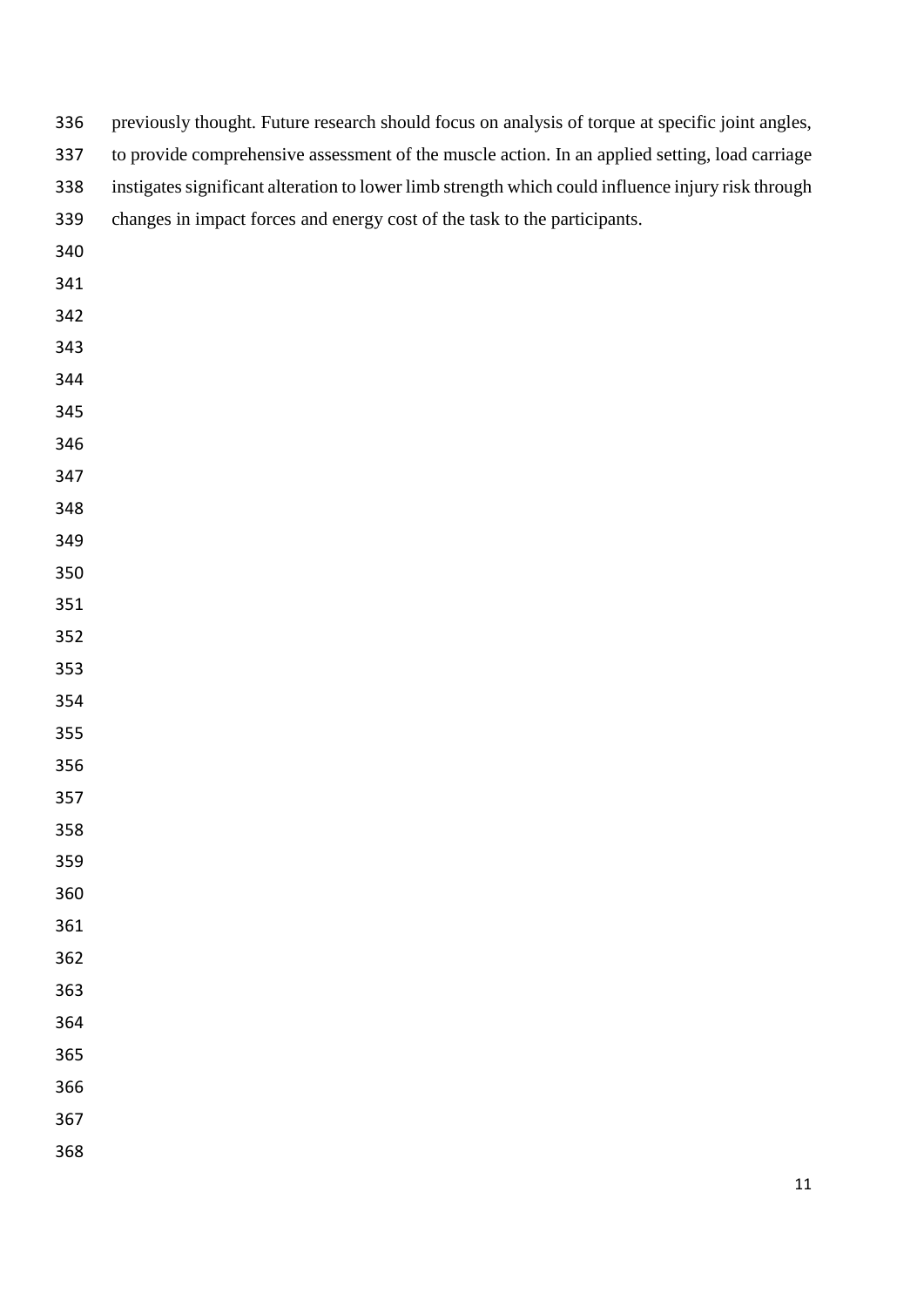**References** 1. Taylor NA, Peoples GE, Petersen SR. Load carriage, human performance, and employment standards. *Applied physiology, nutrition, and metabolism.* 2016;41(6 Suppl 2):S131-147. 2. Taylor NA, Fullagar HH, Sampson JA, et al. Employment standards for Australian urban firefighters: Part 2: The physiological demands and the criterion tasks. *Journal of Occupational and Environmental Medicine.* 2015;57(10):1072-1082. 3. Simpson KM, Munro BJ, Steele JR. Does load position affect gait and subjective responses of females during load carriage? *Applied ergonomics.* 2012;43(3):479-485. 4. Knapik J, Reynolds K, Santee WR, Friedl KE. Load carriage in military operations: a review of historical, physiological, biomechanical and medical aspects. *Military Quantitative Physiology: Problems and Concepts in Military Operational Medicine Office of the Surgeon General and the Borden Institute, Ft Detrick, MD.* 2012:303- 337. 5. Knapik JJ, Reynolds KL, Harman E. Soldier load carriage: historical, physiological, biomechanical, and medical aspects. *Military Medicine.* 2004;169(1):45-56. 6. Warren GL, Ingalls CP, Lowe DA, Armstrong R. What mechanisms contribute to the strength loss that occurs during and in the recovery from skeletal muscle injury? *Journal of Orthopaedic & Sports Physical Therapy.* 2002;32(2):58-64. 7. Blacker, Fallowfield, Bilzon, Willems. Neuromuscular impairment following backpack load carriage. *Journal of Human Kinetics.* 2013;37:91-98. 8. Clarke HH, Shay CT, Mathews DK. Strength decrements from carrying various army packs on military marches. *Research Quarterly American Association for Health, Physical Education and Recreation.* 1955;26(3):253-265. 9. Blacker SD, Willems MET, Bilzon JLJ, Fallowfield JL. Physiological responses to load carriage during level and downhill treadmill walking. *Medicina Sportiva.*  2009;13(2):116-124. 10. Baltzopoulos V, Brodie D. Isokinetic dynamometry. *Sports Medicine.* 1989;8(2):101- 116. 11. Gefen A. Biomechanical analysis of fatigue-related foot injury mechanisms in athletes and recruits during intensive marching. *Med and BioEngineering and Computing.* 2002;40(3):302-310. 12. Allsopp A, Shariff A. Improving the selection of candidates for Royal Marine recruit training by the use of a combination of performance tests. *Journal of the Royal Naval Medical Service.* 2003;90(3):117-124. 13. Sedliak M, Finni T, Cheng S, Haikarainen T, Häkkinen K. Diurnal variation in maximal and submaximal strength, power and neural activation of leg extensors in men: multiple sampling across two consecutive days. *International Journal of Sports Medicine.* 2008;29(03):217-224. 14. Wilhite MR, Cohen ER, Wilhite SC. Reliability of concentric and eccentric measurements of quadriceps performance using the KIN-COM dynamometer: the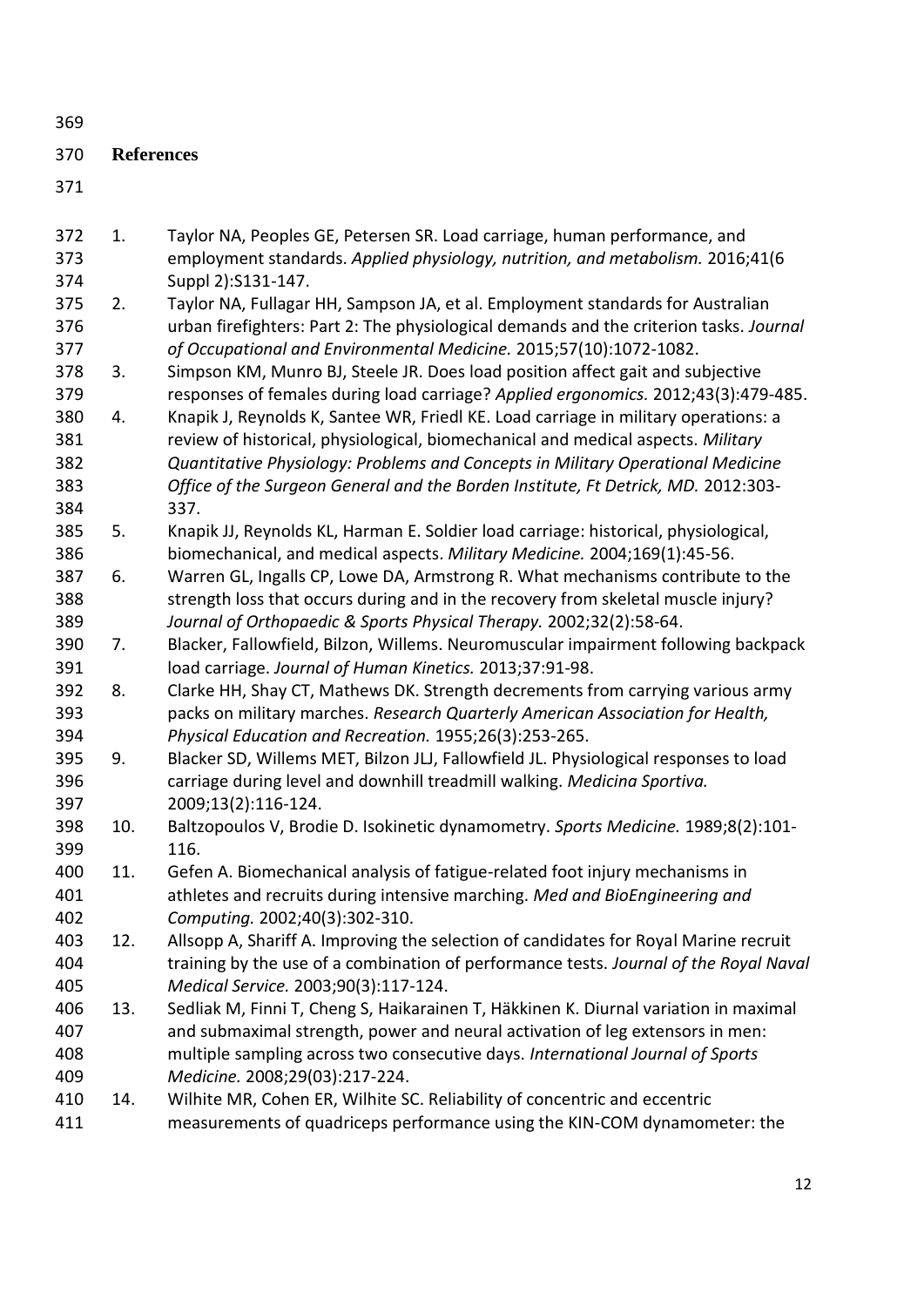| 412 |     | effect of testing order for three different speeds. Journal of Orthopaedic & Sports   |
|-----|-----|---------------------------------------------------------------------------------------|
| 413 |     | Physical Therapy. 1992;15(4):175-182.                                                 |
| 414 | 15. | Atkinson G, Batterham AM. The use of ratios and percentage changes in sports          |
| 415 |     | medicine: time for a rethink? Int J of Sports Med. 2012;33(07):505-506.               |
| 416 | 16. | Hopkins WG. Individual responses made easy. American Physiological Society; 2015.     |
| 417 | 17. | Smith TB, Hopkins WG. Variability and predictability of finals times of elite rowers. |
| 418 |     | Medicine and science in sports and exercise. 2011;43(11):2155-2160.                   |
| 419 | 18. | Faul F, Erdfelder E, Lang A-G, Buchner A. G* Power 3: A flexible statistical power    |
| 420 |     | analysis program for the social, behavioral, and biomedical sciences. Behavior        |
| 421 |     | research methods. 2007;39(2):175-191.                                                 |
| 422 | 19. | Blacker SD, Williams NC, Fallowfield JL, Bilzon J, Willems ME. Carbohydrate vs        |
| 423 |     | protein supplementation for recovery of neuromuscular function following              |
| 424 |     | prolonged load carriage. Journal of the International Society of Sports Nutrition.    |
| 425 |     | 2010;7:2.                                                                             |
| 426 | 20. | Birrell SA, Hooper RH, Haslam RA. The effect of military load carriage on ground      |
| 427 |     | reaction forces. Gait & posture. 2007;26(4):611-614.                                  |
| 428 | 21. | Kadaba MP, Ramakrishnan H, Wootten M. Measurement of lower extremity                  |
| 429 |     | kinematics during level walking. Journal of Orthopaedic Research. 1990;8(3):383-392.  |
| 430 |     |                                                                                       |
|     |     |                                                                                       |
| 431 |     |                                                                                       |
| 432 |     |                                                                                       |
| 433 |     |                                                                                       |
|     |     |                                                                                       |
| 434 |     |                                                                                       |
| 435 |     |                                                                                       |
| 436 |     |                                                                                       |
|     |     |                                                                                       |
| 437 |     |                                                                                       |
| 438 |     |                                                                                       |
| 439 |     |                                                                                       |
| 440 |     |                                                                                       |
| 441 |     |                                                                                       |
| 442 |     |                                                                                       |
| 443 |     |                                                                                       |
| 444 |     |                                                                                       |
| 445 |     |                                                                                       |
| 446 |     |                                                                                       |
| 447 |     |                                                                                       |
|     |     |                                                                                       |
| 448 |     |                                                                                       |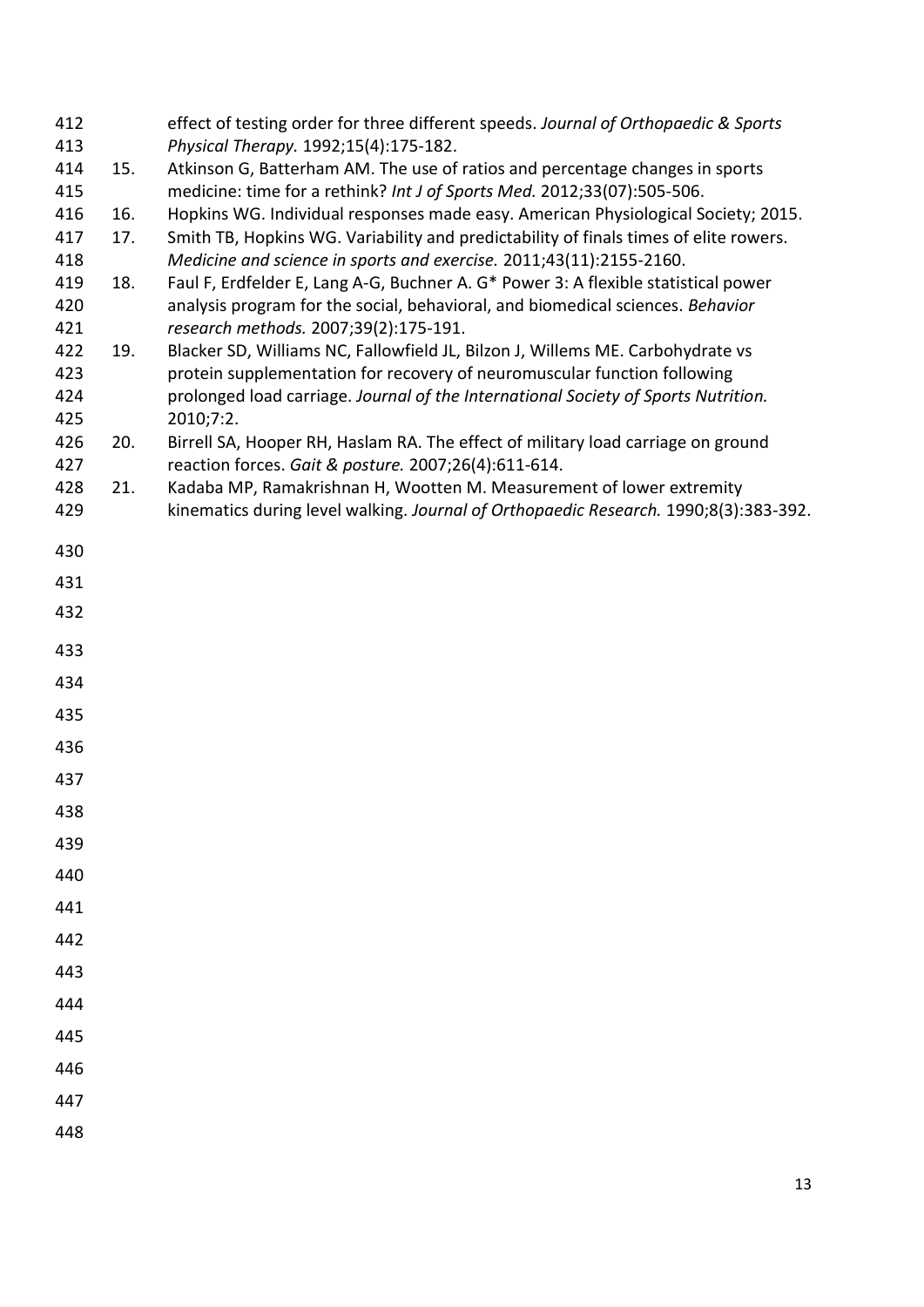449 450 451 452 453 454 **Table 1 Means and change scores for knee and ankle peak torque** 455

| Variable                                     | Condition | $\mathbf n$ | <b>Baseline</b><br>$(N \cdot M^{-1})$ | Change<br>(% )                                | $P$ -Value | Effect<br>Size<br>$(d_{\text{Glass}})$ |
|----------------------------------------------|-----------|-------------|---------------------------------------|-----------------------------------------------|------------|----------------------------------------|
| Knee Flexion $180^\circ \cdot s^{-1}$        | Unloaded  | 13          | 72.0(27.5)                            | 4.5(17.2)                                     | $0.008*$   | 1.10                                   |
|                                              | Loaded    | 16          | 92.0 (39.3)                           | $-10.9(15.6)$                                 |            |                                        |
| Knee Flexion $60^\circ \cdot s^{-1}$         | Unloaded  | 13          | 86.7(30.1)                            | $-4.9(13.9)$                                  | 0.154      |                                        |
|                                              | Loaded    | 16          | 105.8 (38.2)                          | $-12.2(13.1)$                                 |            |                                        |
| Knee Flexion $0^{\circ} \cdot s^{-1}$        | Unloaded  | 14          | 90.1(29.5)                            | 0.3(10.2)                                     | 0.248      |                                        |
|                                              | Loaded    | 16          | 101.3(32.7)                           | $-5.8(13.7)$                                  |            |                                        |
|                                              |           |             |                                       |                                               |            |                                        |
| Knee Extension $180^\circ \cdot s^{-1}$      | Unloaded  | 13          | 130.2(33.1)                           | 2.1(10.6)                                     | $0.009*$   | 1.06                                   |
|                                              | Loaded    | 16          | 146.5(41.8)                           | $-9.1(11.6)$                                  |            |                                        |
| Knee Extension $60^{\circ} \cdot s^{-1}$     | Unloaded  | 13          | 172.8 (40.0)                          | $-2.2(9.5)$                                   | $0.022*$   | 1.04                                   |
|                                              | Loaded    | 16          | 195.0(75.7)                           | $-12.1(12.8)$                                 |            |                                        |
| Knee Extension $0^{\circ} \cdot s^{-1}$      | Unloaded  | 14          | 225.2(70.9)                           | 0.8(14.6)                                     | $0.005*$   | 1.25                                   |
|                                              | Loaded    | 16          | 269.9 (110.7)                         | $-11.9(14.1)$                                 |            |                                        |
|                                              |           |             |                                       |                                               |            |                                        |
| Ankle Dorsiflexion 120°·s <sup>-1</sup>      | Unloaded  | 13          | 10.8(24.1)                            | $-2.9(30.5)$                                  | 0.224      |                                        |
|                                              | Loaded    | 16          | 14.7(5.4)                             | $-12.2(33.8)$                                 |            |                                        |
| Ankle Dorsiflexion $60^{\circ} \cdot s^{-1}$ | Unloaded  | 13          | 17.8(5.8)                             | 7.2(24.6)                                     | 0.617      |                                        |
|                                              | Loaded    | 16          | 21.9(5.0)                             | 2.2(19.6)                                     |            |                                        |
|                                              |           |             |                                       |                                               |            |                                        |
| Ankle Plantarflexion 120°·s <sup>-1</sup>    | Unloaded  | 13          | 46.8(20.9)                            | $-1.6(9.1)$                                   | 0.052      |                                        |
|                                              | Loaded    | 16          | 45.5(17.3)                            | $-11.0(13.4)$                                 |            |                                        |
| Ankle Plantarflexion 60°·s <sup>-1</sup>     | Unloaded  | 13          | 67.2(4.7)                             | 2.8(18.9)                                     | $0.045*$   | 0.62                                   |
|                                              | Loaded    | 16          | 70.6(16.9)                            | $-14.6(14.9)$                                 |            |                                        |
| Ankle Plantarflexion 0°·s <sup>-1</sup>      | Unloaded  | 14          | 77.6(28.4)                            | 7.0(26.5)                                     | $0.004*$   | 0.89                                   |
|                                              | Loaded    | 16          | 113.4(37.3)                           | $-19.9(6.6)$<br>$40 - 11 - 11 - 11 - 11 - 11$ |            |                                        |

456

Table presents means with standard deviation in brackets. \* highlights significance to *P*<0.05.

458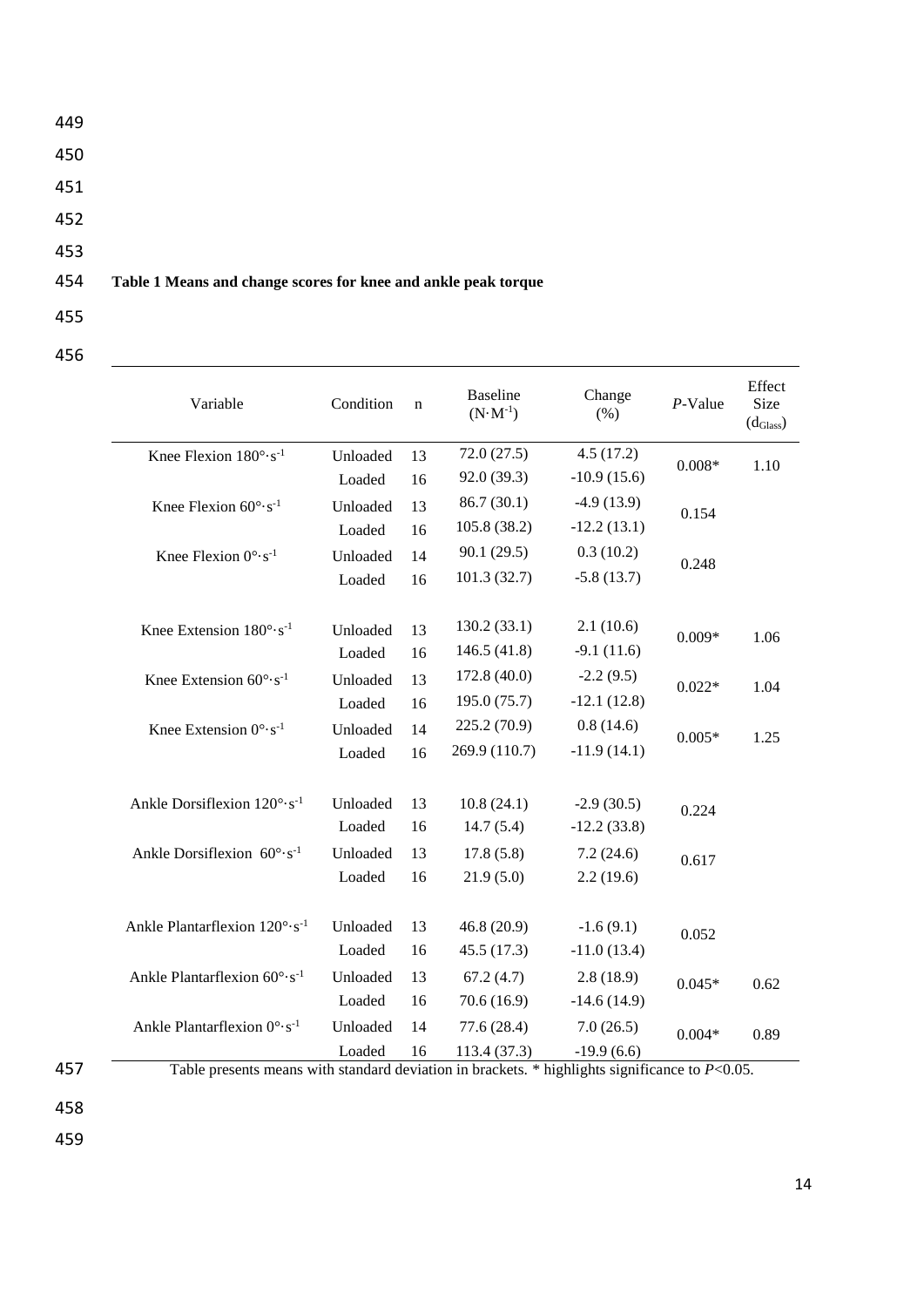- 460
- 461

462

- 463
- 464

## 465 **Table 2 The position of peak torque for knee extension and flexion**

| Action                                          | Group           | <b>Baseline</b><br>(Degrees) | Post<br>(Degrees) | Change<br>score $(\% )$ | $P-$<br>Value | Effect<br>Size<br>$(d_{\text{Glass}})$ |
|-------------------------------------------------|-----------------|------------------------------|-------------------|-------------------------|---------------|----------------------------------------|
| Knee Flexion $180^\circ \cdot s^{-1}$           | Unloaded        | 130.3(12.5)                  | 132.8 (16.4)      | 1.2(45.9)               | 0.65          |                                        |
|                                                 | Loaded          | 123.9(17.1)                  | 131.2 (10.8)      | 8.1(27.7)               |               |                                        |
| Knee Flexion $60^{\circ} \cdot s^{-1}$          | Unloaded        | 129.4(11.6)                  | 127.2(17.7)       | $-6.3(36.4)$            | $0.03*$       | 0.64                                   |
|                                                 | Loaded          | 122.0(13.5)                  | 134.6(7.8)        | 19.1(17.3)              |               |                                        |
|                                                 |                 |                              |                   |                         |               |                                        |
| Knee Extension $180^{\circ} \cdot s^{-1}$       | Unloaded        | 108.3(8.6)                   | 108.6(7.8)        | 0.0(12.3)               | 0.08          |                                        |
|                                                 | Loaded          | 109.6(7.5)                   | 104.6(7.2)        | $-7.8(12.4)$            |               |                                        |
| Knee Extension $60^{\circ} \cdot s^{-1}$        | Unloaded        | 105.0(7.7)                   | 103.5(8.1)        | $-2.4(10.1)$            | $0.008*$      | 0.19                                   |
|                                                 | Loaded          | 106.4(5.0)                   | 97.5(5.8)         | $-12.9(11.2)$           |               |                                        |
| Ankle Dorsiflexion $120^\circ \cdot s^{-1}$     | <b>Unloaded</b> | 11.1(14.2)                   | 12.1(15.3)        | 2.2(2.1)                |               |                                        |
|                                                 | Loaded          | 13.7(17.5)                   | 14.9 (19.2)       | 4.1(7.4)                | 0.88          |                                        |
| Ankle Dorsiflexion $60^\circ \cdot s^{-1}$      | Unloaded        | 5.7(17.8)                    | 9.8(13.0)         | 7.8(18.1)               |               |                                        |
|                                                 | Loaded          | 5.3(31.1)                    | 16.2(21.4)        | 23.2(55.3)              | 0.35          |                                        |
|                                                 |                 |                              |                   |                         |               |                                        |
| Ankle Plantarflexion $120^{\circ} \cdot s^{-1}$ | Unloaded        | 22.2(11.4)                   | 21.3(7.2)         | $-2.5(2.9)$             |               |                                        |
|                                                 | Loaded          | 19.5(5.0)                    | 19.9(3.6)         | 5.2(9.2)                | 0.76          |                                        |
| Ankle Plantarflexion $60^{\circ} \cdot s^{-1}$  | Unloaded        | 38.7(18.5)                   | 31.8(7.0)         | $-10.0(2.1)$            |               |                                        |
|                                                 | Loaded          | 27.9(6.2)                    | 36.2 (19.8)       | 35.2 (42.1)             | 0.07          |                                        |

466

467

468 Table presents means with standard deviation in brackets. \* highlights significance to *P*<0.05.

478